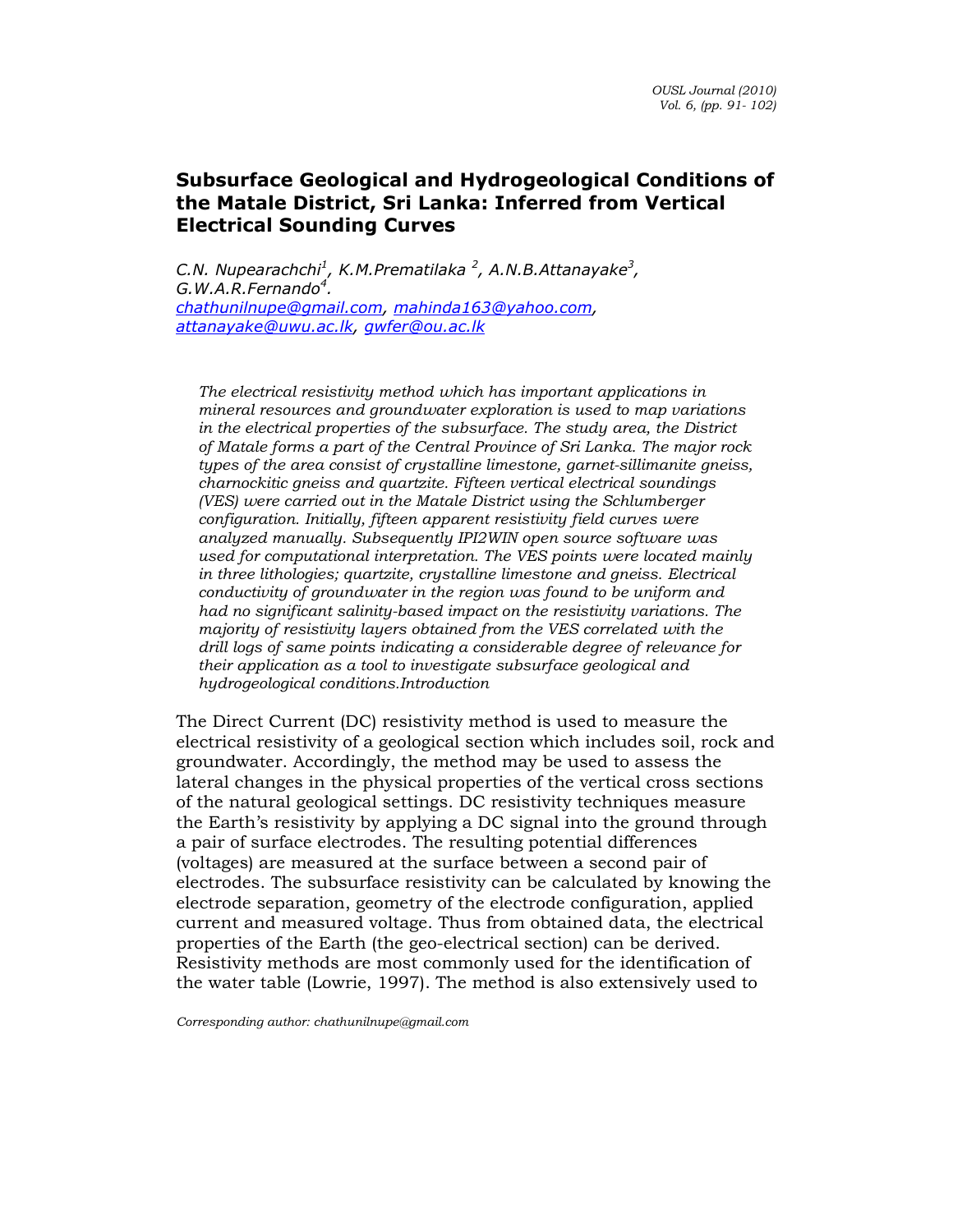assess groundwater resources in subsurface geological formations.

The resistivity technique can be used for horizontal profiling or vertical sounding. Profiling provides a means of mapping lateral changes in subsurface electrical properties and identifying near-vertical features such as fracture zones. Sounding provides a means of determining the vertical changes in subsurface electrical properties which can be interpreted to obtain quantitative parameters such as depth from surface to saline groundwater body. There are several possible electrode arrangements. The two most popular electrode configurations in VES are the Schlumberger and the Wenner configurations (Figure 1) where A and V are applied currents and measured voltages respectively. C1 and C2 are the current electrodes whereas P1 and P2 are potential electrodes. L and a are electrode spacing.

**Figure 1.** Electrode arrangements in Wenner (X) and Schlumberger (Y) configurations

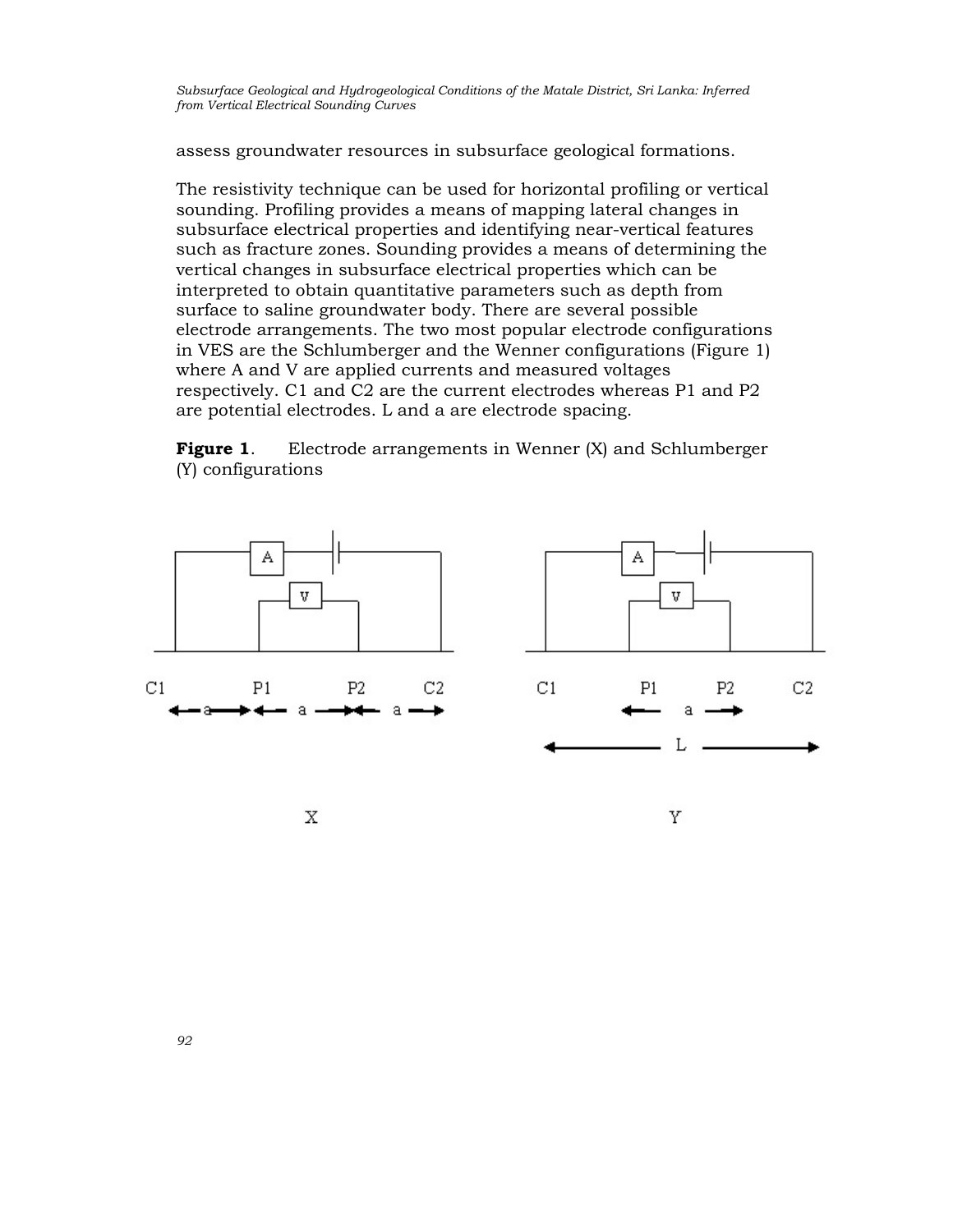The Schlumberger arrangement offers the important advantage of being less sensitive to unknown lateral inhomogeneities because the potential electrodes remain in a fixed position during a large number of successive measurements. Field work can also be carried out rapidly.

 The end product from a resistivity survey is generally a geo-electric cross section showing thicknesses and resistivities of currentpenetrated subsurface geo-electric layers. If borehole data or a conceptual geologic model is available, then a geological identity can be assigned to them.

The objective of the present study was mainly to compare the interpreted computational data of the resistivity soundings with general geological and hydrogeological conditions observed in the water supply boreholes in the study area.

#### Study Area

The Matale District which is situated in the Central Province of Sri Lanka is an agricultural area, dominated by tea, rubber, vegetable and spice cultivation and home gardens.

The study area consists mainly of high-grade metamorphic rocks belonging to the Highland Complex and post tectonic pegmatites. (Cooray, 1984) The major rock types of the area include crystalline limestone, garnet-sillimanite gneiss, charnockitic gneiss and quartzite. All major rocks show a general strike trend of NW- SE. The compositional layering is the prominent ductile structural feature in the rocks while large-scale upright folds are present in the middle and western parts of the area. Two sets of brittle fractures with fairly high intensity are also present trending NNW-SSE and E-W directions.

The Matale District being a crystalline basement complex possesses hydrogeological conditions similar to that of many hard rock areas of other tropical regions in the world. Groundwater in the district occurs mainly in association with alluvial sediments, regolith of the basement rocks and within the bedrock, in zones of secondary porosity such as joints, faults, fractures, fissures or in solution cavities. (Christensen & Dharmagunawardhane, 1986)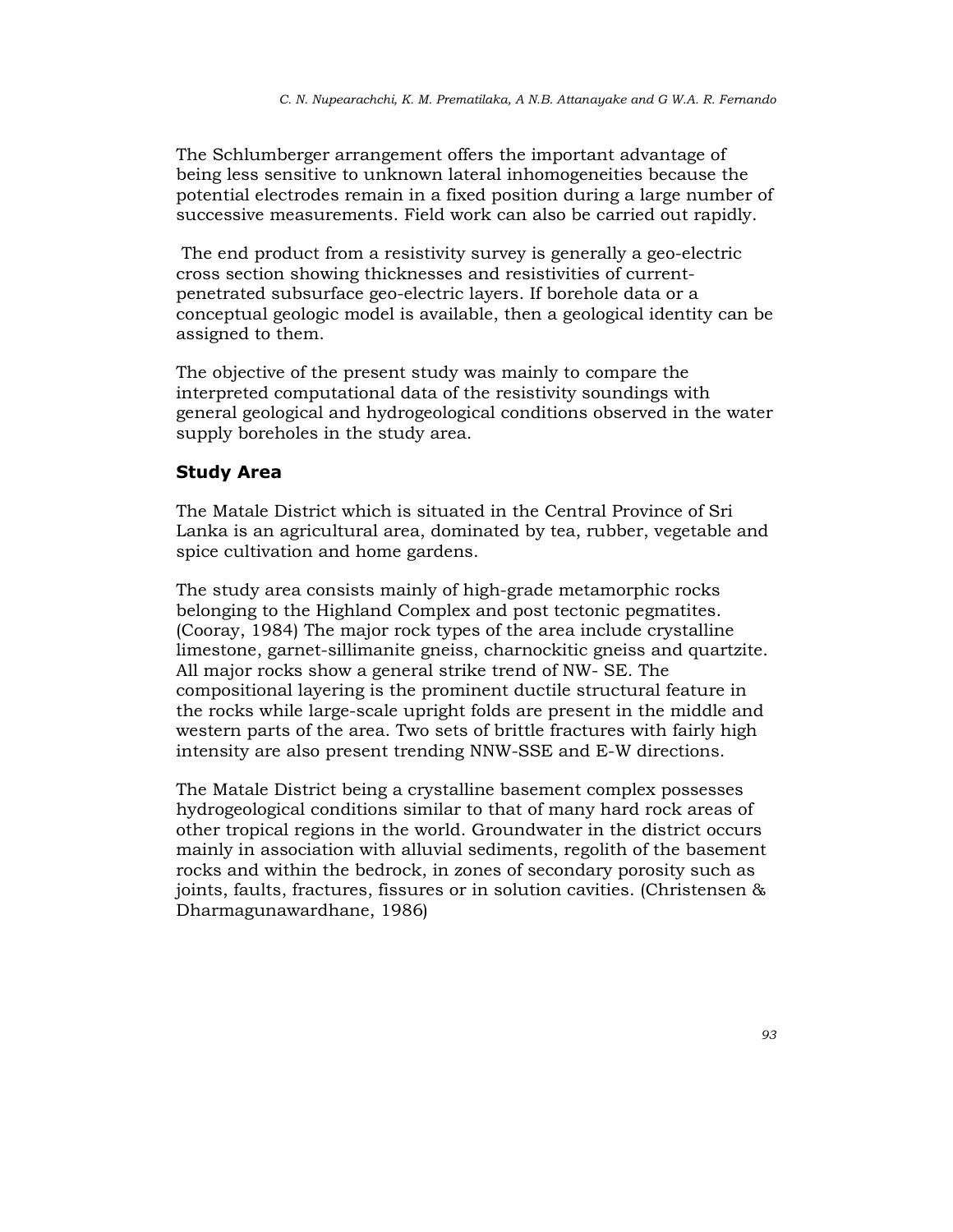## Methodology

In this research study, results of 15 vertical electrical soundings of the Schlumberger arrangement were used.

The interpretation of resistivity sounding data was done in two stages. As the first step, the apparent resistivity curves were analyzed using combined master curve matching and auxiliary point diagrams (Orellana & Mooney, 1966). Secondly, the open source software IPI2WIN (version 3.0.1 developed by Department of Geophysics, Geological Faculty, Moscow State University & Geo Scan-M Ltd, Moscow, Russia) was used for computer-aided interpretation. The different layers thus obtained from the interpretation of curves from both methods for each location were compared with the actual situation obtained from the boreholes data. A statistical geological correlation was done using computer interpreted resistivity data and borehole data making use of the statistical software; Minitab. (version 15 developed by Minitab Inc., USA)

#### Results and Discussion

The locations of the VES points are shown in Figure 2. In the studied 15 curves (Figure 3 and 4), three distinct resistivity layers became evident. The first layer (uppermost surface layer) showed a comparatively low resistivity range with an average value of 336  $\Omega$  m. The second layer showed a moderate resistivity range with an average value of 1222  $\Omega$  m. The resistivity range of the third layer was very high and it varied up to 70000  $\Omega$  m. The resistivity variation of geo-electrical layers can be attributed to the variation of subsurface conditions such as the composition, moisture or the presence of water, the degree of weathering and the presence of discontinuities in rocks.

In drill logs too, three distinct compositional layers could be observed as top soil, slightly to moderately weathered regolith and the fractured or unfractured fresh rock. The thickness of the top soil layer was much less than that of the other two layers. These three layers showed different penetration rates during drilling, indicating their different physical strengths against cutting by the drilling tool. The average penetration rates during drilling in top soil and the regolith layer were 3.0 min/m and 4.8 min/m respectively. The underlying rock layer gave a comparatively higher average penetration rate of 5.8 min/m.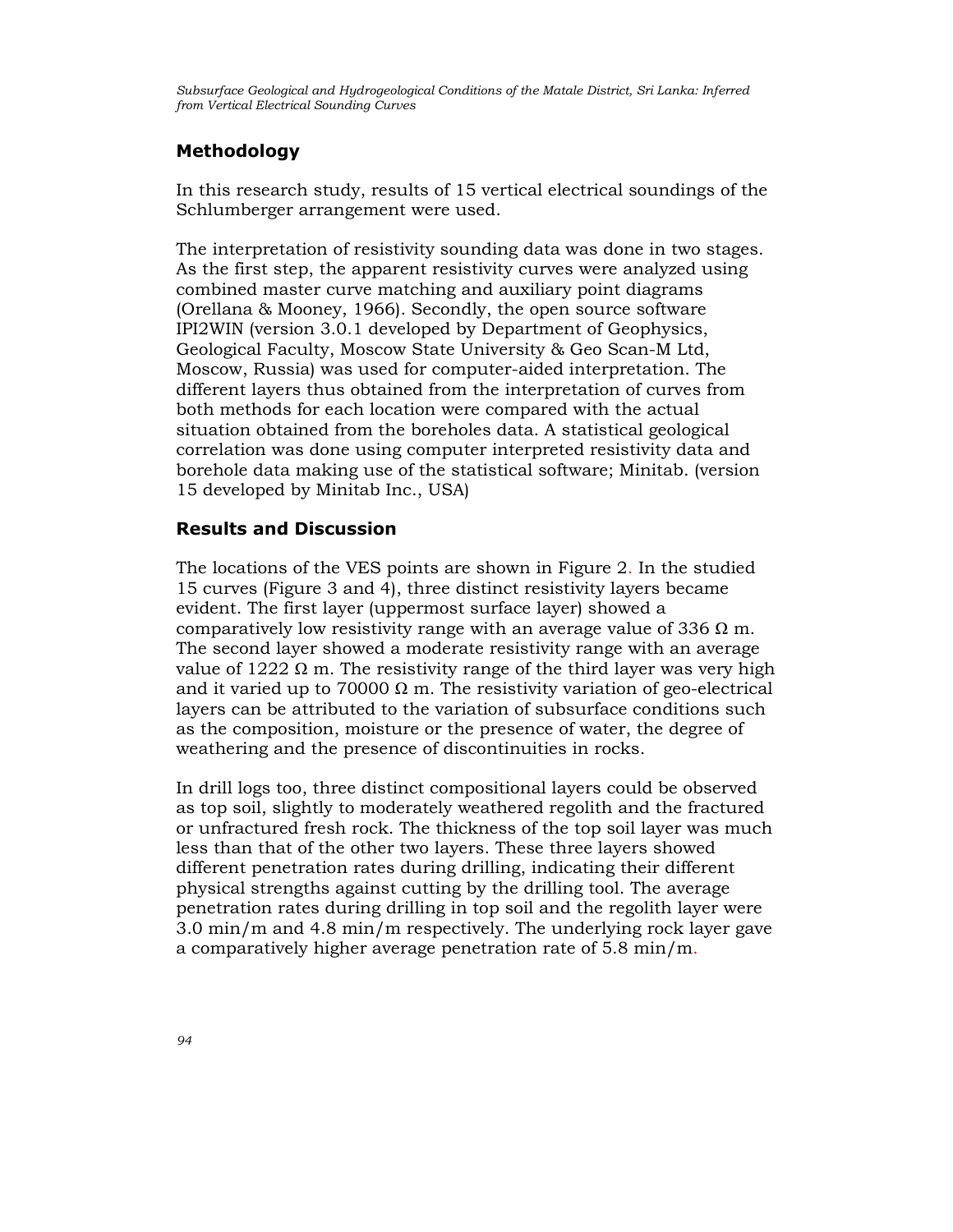A comparison of layers in the drill logs (BH) and the thickness of layers inferred from the geo-electrical soundings (VES) are shown in the Table 1.

Some of the VES curves (VES 05, VES 06, VES 07 and VES 14) were smoothed into representing three layers for easy interpretation. This caused slight inconsistency in the predicted and the observed thickness of the second layer.

Geologically, the VES points were located mainly in three rock types: quartzite; crystalline limestone; and gneisses. The resistivity variation of these three rock types is shown in Table 2. It was noted that the majority of the resistivity layers interpreted from the VES, especially in the regolith layer correlated with the drill logs. A positive Pearson's correlation coefficient of 0.857 was found for the regolith layer. Figure 5 shows the correlation of VES (VES\_R) and the thickness of regolith in the bore hole (BH\_R). It was also noted that the thickness of the top soil in the bore hole logs was marked mostly as 1.5m. In general, drillers enter the length of the first drilling rod as the thickness of the top soil in logs. Since this is only an approximation and not a true value of the actual situation, it was not possible to correlate the sounding data correctly with the actual thickness of the top soil layer.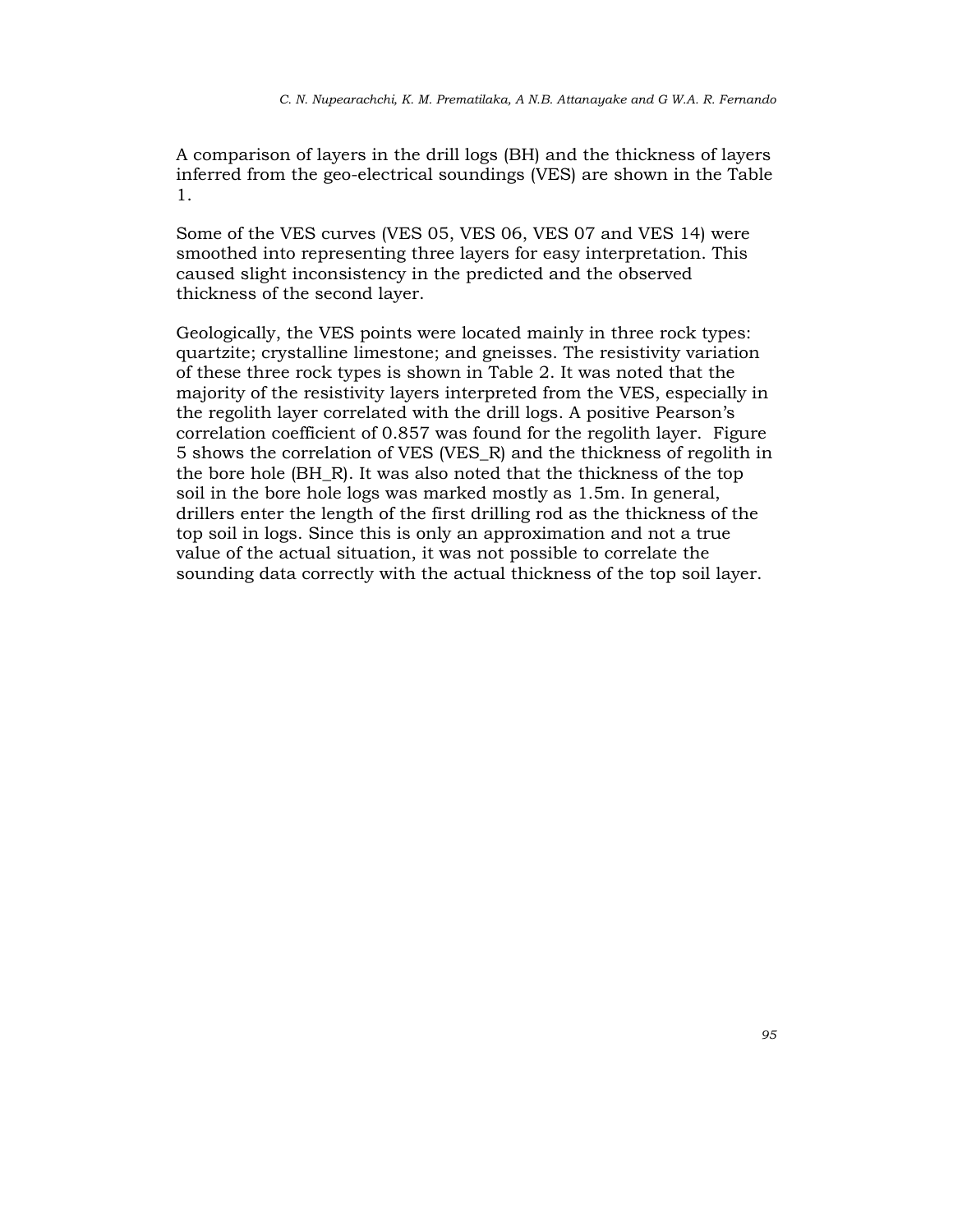Figure 2. Simplified structural map showing locations of VES points in the Matale District



96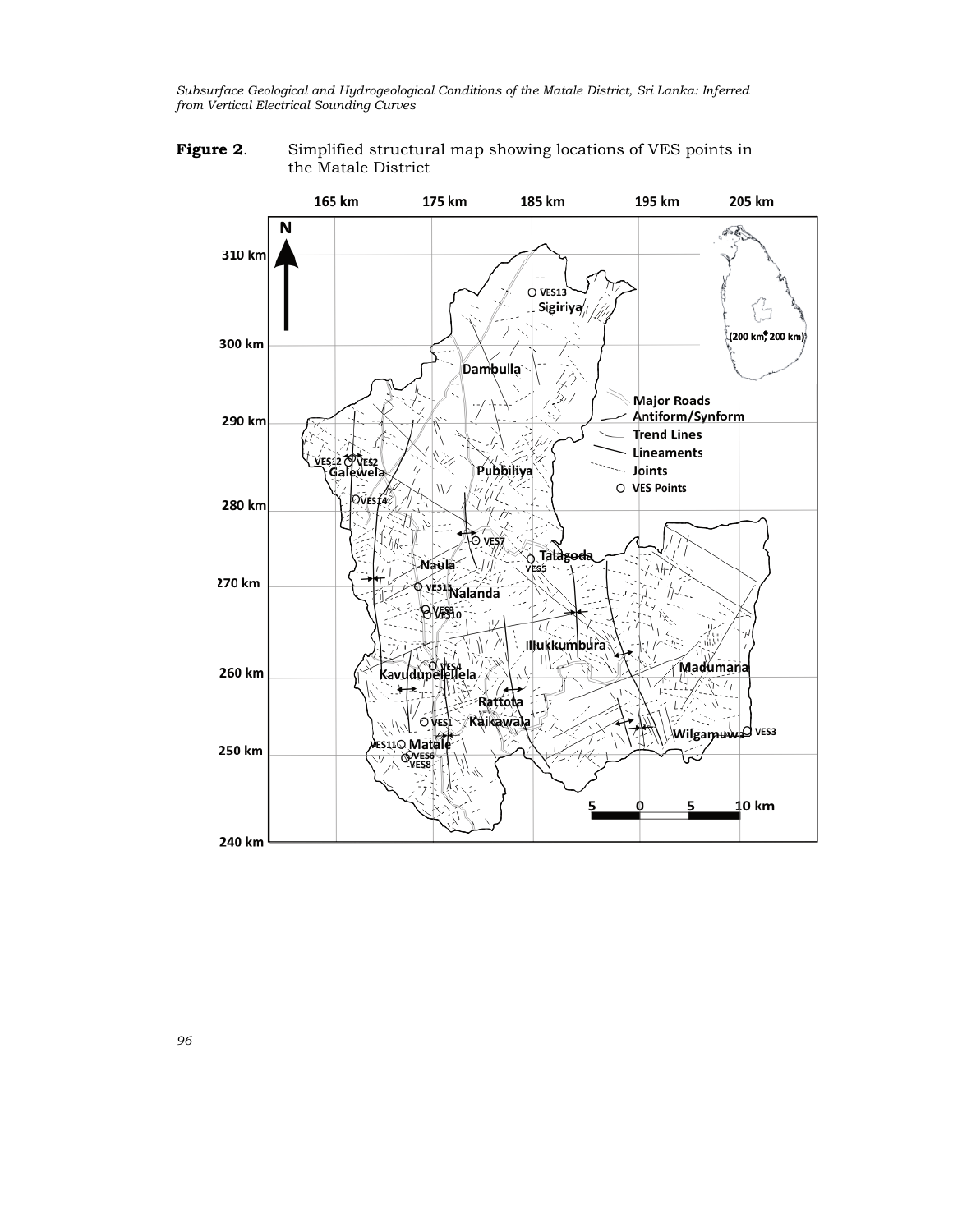

Figure 3. Vertical Electrical Sounding Curves VES 01 to VES 07

Figure 4. Vertical Electrical Sounding Curves VES 08 to VES 15

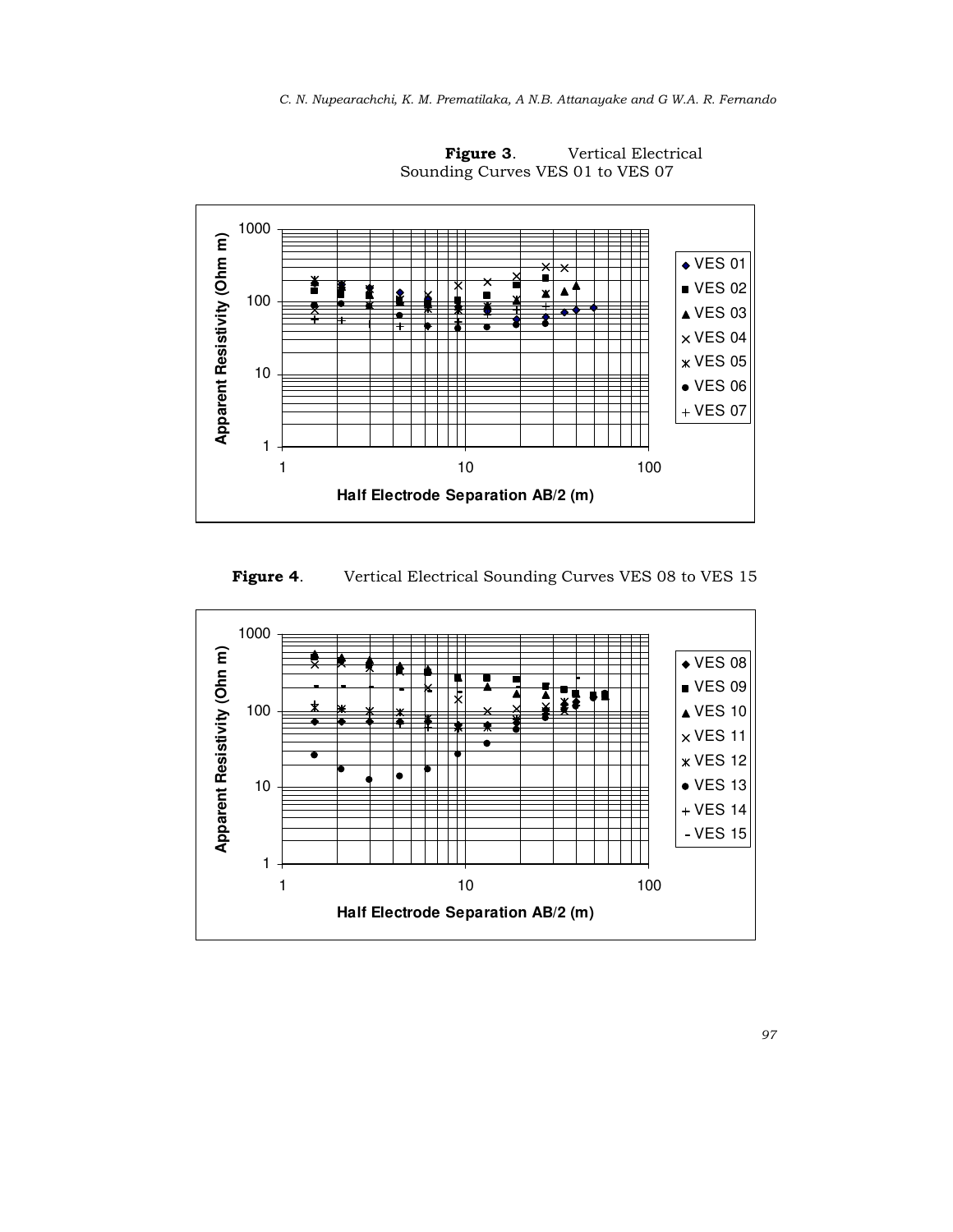

**Figure 5.** Correlation of the thickness of the regolith obtained from VES and borehole data

The quartzite rocks showed the highest average resistivity values in the top soil (577 Ω m) and the regolith layer (3252 Ω m) compared to the other two rock types. The average low resistivity values from the top soil (161 Ω m) and the regolith layer (79 Ω m) were recorded in the biotite gneisses and the charnockitic gneisses. The average resistivity of the regolith layer in the gneissic rocks was less than that of the top soil layer mainly because of the water content in the regolith of that rock type. A very high resistivity range in the fractured/unfractured fresh rock layer was observed in gneiss (70000  $\Omega$  m) and crystalline limestone (6600  $\Omega$  m). Less representative amount of information was available on average resistivity of quartzite and hence its resistivity range was not considered. The majority of the low to moderate resistivity values (less than 300  $\Omega$  m) within the regolith or bed rock was an indication for favourable groundwater conditions (VES 02, VES 03, VES 04, VES 05, VES 06, VES 07, VES 08, VES 09, VES 10, VES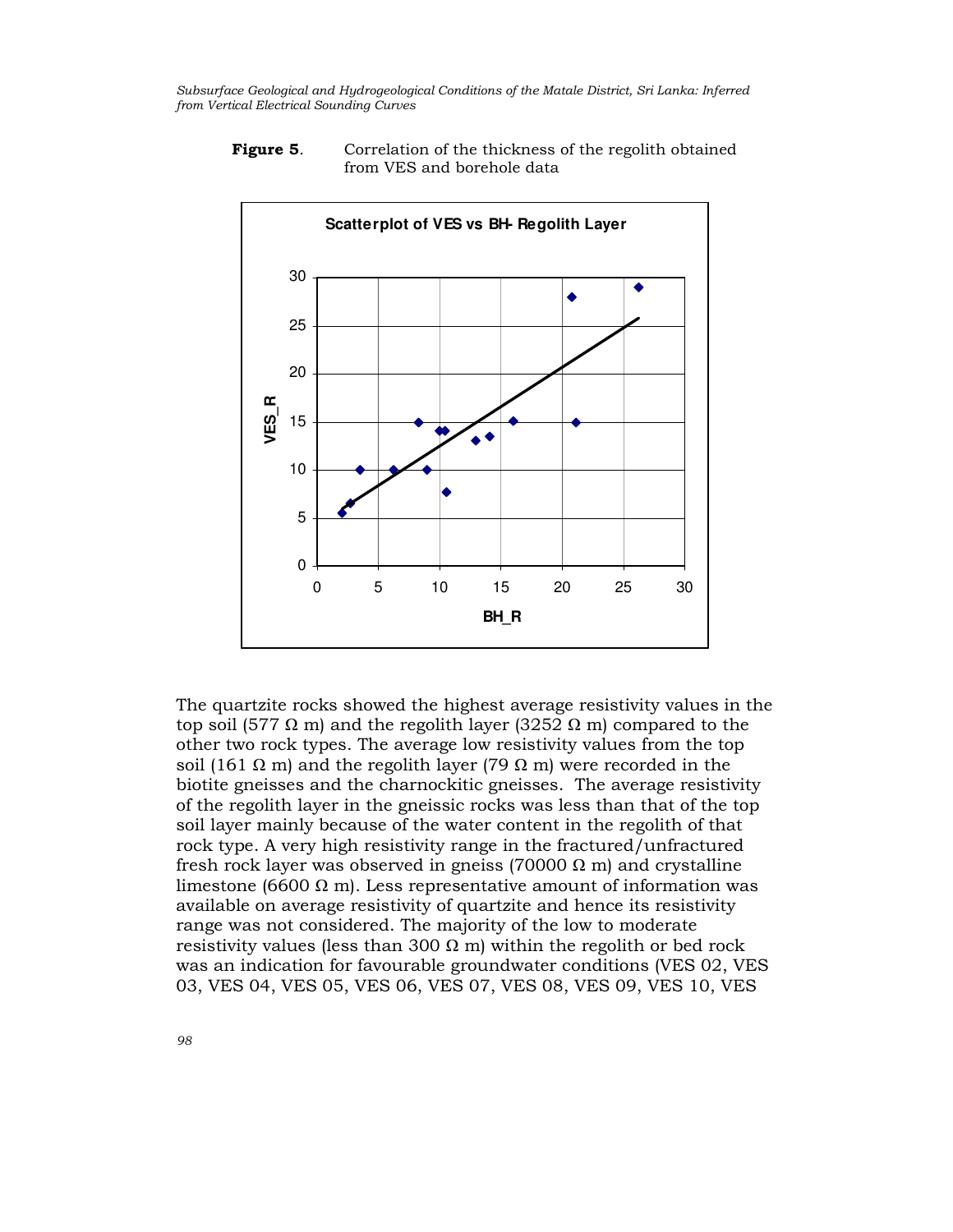11, VES 12, VES 14 and VES 15) and the hydrogeological conditions and bore hole information are summarized in Table 3.

It was noted that low resistivity values in the rock layer inferred from some VES (VES 1 and VES 11) indicated favorable conditions for high yields. However, the bore hole data of the same locations showed only poor water yields. In addition, very high resistivity values in the rock inferred from VES 13, indicative of almost non-permeable rock showed comparatively good groundwater yielding conditions.

| <b>VES</b>     | depth of top soil (m) |      | regolith layer (m) |           |  |
|----------------|-----------------------|------|--------------------|-----------|--|
| no.            |                       |      |                    |           |  |
|                | <b>VES</b>            | BH   | <b>VES</b>         | <b>BH</b> |  |
| $\mathbf{1}$   | 3.43                  | 1.50 | 21.10              | 15.00     |  |
| $\overline{2}$ | 2.07                  | 1.50 | 6.28               | 10.00     |  |
| 3              | 1.15                  | 1.50 | 10.40              | 14.00     |  |
| $\overline{4}$ | 4.18                  | 1.30 | 10.60              | 7.70      |  |
| 5              | $\overline{1.79}$     | 1.50 | 3.57               | 10.00     |  |
| 6              | 2.18                  | 1.50 | 10.00              | 14.00     |  |
| $\overline{7}$ | 1.57                  | 1.50 | 2.70               | 6.50      |  |
| 8              | 3.87                  | 1.50 | 13.00              | 13.00     |  |
| 9              | 2.67                  | 1.50 | 26.30              | 29.00     |  |
| 10             | 3.15                  | 1.50 | 20.80              | 28.00     |  |
| 11             | 2.74                  | 1.50 | 16.00              | 15.10     |  |
| 12             | 3.04                  | 1.50 | 9.00               | 10.00     |  |
| 13             | 0.79                  | 1.50 | 2.10               | 5.50      |  |
| 14             | 1.18                  | 1.50 | 8.34               | 15.00     |  |
| 15             | 1.96                  | 1.50 | 14.10              | 13.50     |  |

Table 1. The comparison of layer thicknesses deduced from VES with borehole logs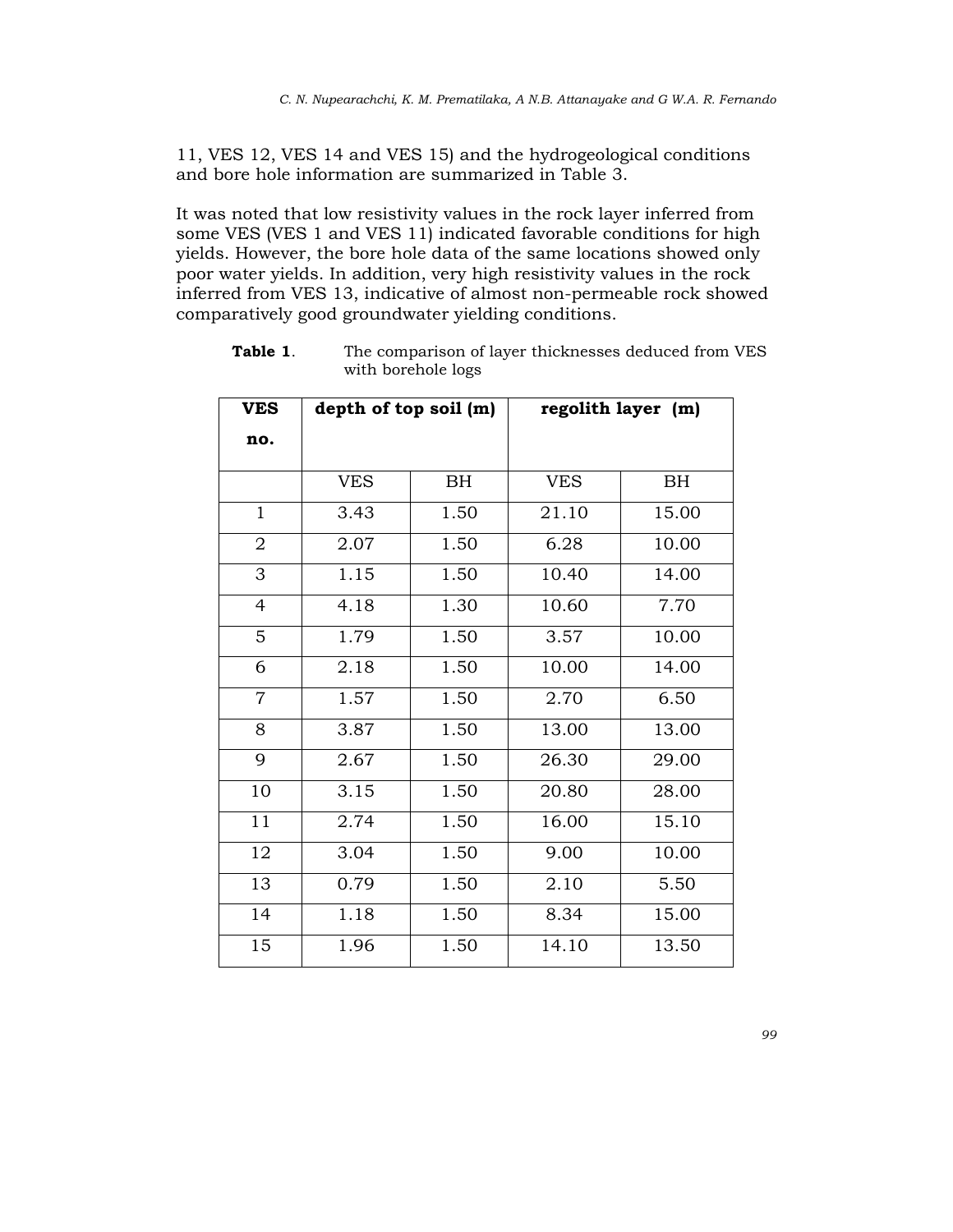The electrical conductivity measurements of water were available in some bore holes. It was observed that, impact of salinity was not evident for the variation of layer resistivity in the study area.

According to Dharmagunawardhane and Ajith Prema (1994), the presence of conducting minerals such as graphite, pyrite and magnetite in rocks and the regolith under favorable conditions may lead to low formation resistivity estimates that cannot be attributed to a particular groundwater condition. Therefore, VES curves at such sites may be misinterpreted as indicative of layers of marked groundwater potential in depths.

| Table 2. | The resistivity values of different weathering states of the |
|----------|--------------------------------------------------------------|
|          | three major rock types of the study area                     |

| rock type   | top soil     |              | regolith layer |              | fractured/unfractured<br>fresh rock layer |  |
|-------------|--------------|--------------|----------------|--------------|-------------------------------------------|--|
|             | range        | average      | range          | average      | values                                    |  |
|             | $(\Omega m)$ | $(\Omega m)$ | $(\Omega m)$   | $(\Omega$ m) | $(\Omega$ m)                              |  |
|             | $150 -$      |              | $160 -$        |              |                                           |  |
| Quartzite   | 1370         | 577          | 9400           | 3252         | 450<                                      |  |
| Crystalline | $40 -$       |              | $4-$           |              |                                           |  |
| Limestone   | 640          | 270          | 2050           | 334          | up to 6600                                |  |
|             | $21 -$       |              |                |              |                                           |  |
|             | 260          |              | $17 -$         |              | up to 70000                               |  |
| Gneiss      |              | 161          | 260            | 79           |                                           |  |

100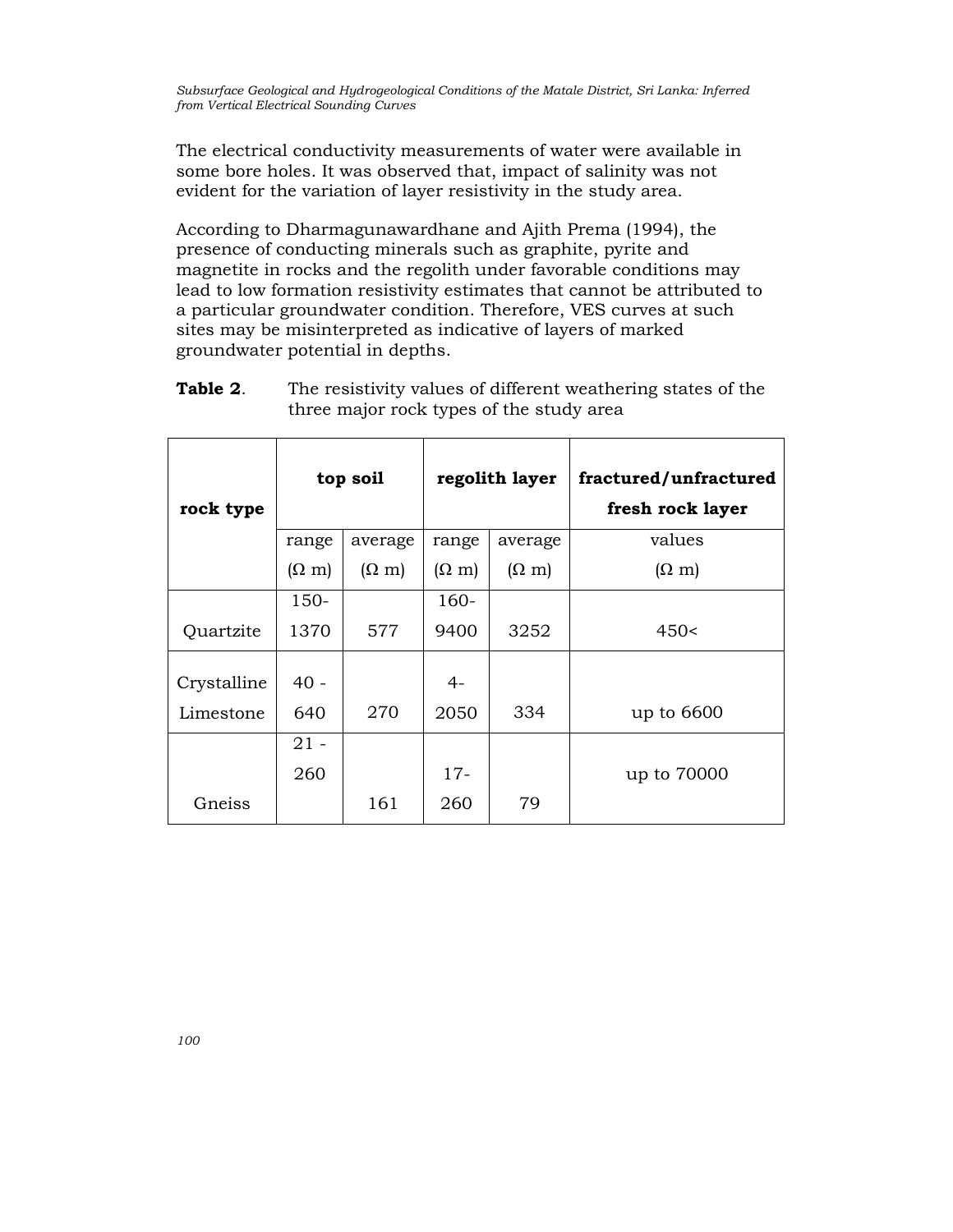| <b>VES</b><br>num         | depth(m) | overburden depth(m) | yield<br>(lpm) | groundwater<br>conductivity<br>$(\mu S/cm)$ | depth to water<br>bearing<br>formation below<br>ground level(m) | rock type             |
|---------------------------|----------|---------------------|----------------|---------------------------------------------|-----------------------------------------------------------------|-----------------------|
| 1                         | 90.5     | 15                  | $\mathbf{0}$   | n.m                                         |                                                                 | crystalline limestone |
| $\overline{2}$            | 31       | 9.5                 | 30             | 335                                         | 9,11.2,19.5                                                     | gneiss                |
| $\ensuremath{\mathsf{3}}$ | 37.5     | 14                  | 30             | n.m                                         | 16, 18, 21                                                      | gneiss                |
| $\overline{4}$            | 27       | 7.7                 | 135            | 670                                         | 12, 18, 23                                                      | crystalline limestone |
| $\overline{5}$            | 46       | 10                  | 50             | n.m                                         | 17.5, 18, 38                                                    | gneiss                |
| 6                         | 15       | 14                  | 100            | n.m                                         | 15                                                              | crystalline limestone |
| $\overline{7}$            | 31       | 6.5                 | 100            | n.m                                         | 11.3, 14, 18.5, 30                                              | gneiss                |
| 8                         | 24       | 13                  | 60             | n.m                                         | 12.5,20,24                                                      | crystalline limestone |
| 9                         | 43.5     | 30                  | 2000<          | 600                                         | $29,30-$<br>32, 34. 5, 35. 5                                    | crystalline limestone |
| 10                        | 39       | 28                  | 1500           | 400                                         | 21,28,35                                                        | crystalline limestone |
| 11                        | 67.5     | 18.2                | 6              | 420                                         | 21,52.5                                                         | crystalline limestone |
| 12                        | 42       | 11.5                | 18             | 790                                         | 20.5,29                                                         | gneiss                |
| 13                        | 36       | 5.5                 | 60             | 1432                                        | 12.8,27.6                                                       | crystalline limestone |
| 14                        | 31       | 17                  | 16             | 462                                         | 17, 23, 25.5                                                    | gneiss                |
| 15                        | 34       | 14                  | 50             | n.m                                         | 22,25                                                           | quartzite             |

Table 3. The summarized hydrogeological conditions and bore hole details

n.m= not measured